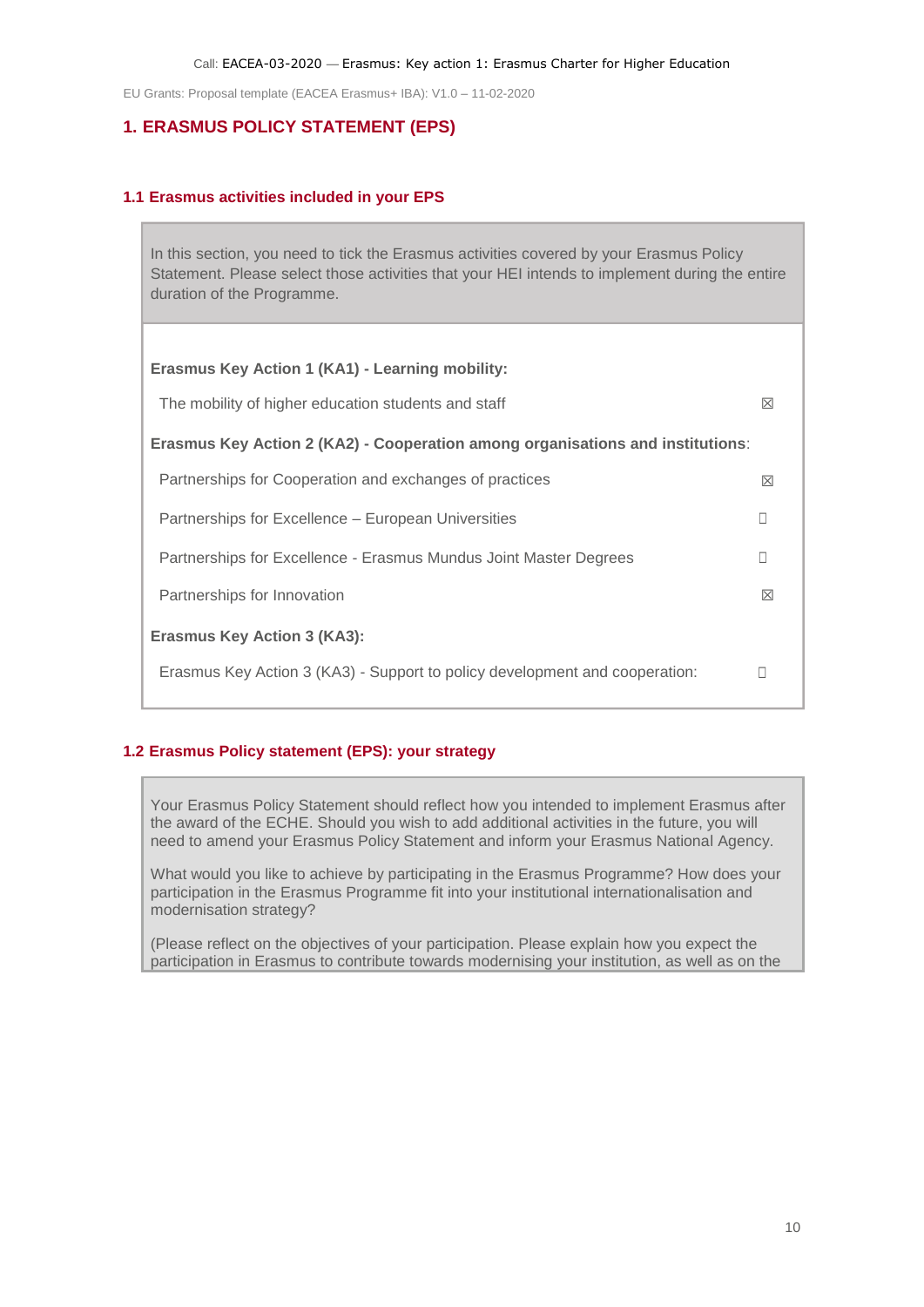go[a](#page-1-0)l of building a European Education Area<sup>1</sup> and explain the policy objectives you intend to pursue).

Original language (and translation into EN, FR or DE if the EPS is not in one of these languages)

# **STRATEGY**:

**Armeria Eskola** offers an integral Vocational and Education Training project of excellence providing service to the current needs of the global society and **sees Erasmus+ as central to its internationalisation strategy**.

Participation in the **Erasmus Programme** is expected to have considerable **contribution to all four strategic worklines of our institution**:

- **up-to-date educational system implementation** (challenge-based methodology),
- putting **people at the center** stage by promoting **leadership and teamwork**,
- providing a wide range of **opportunities for professional and personal development**
- strengthening **relationships and cooperation** between institutions and organisations.

To satisfactorily achieve the objectives set out for Erasmus+, **Armeria Eskola has developed a structure for the management of the programme** and appointed an International Coordinator. The structure involves and mobilises **stakeholders from across the institution in its delivery of Erasmus+ internationalisation activity in line with the institutional strategy**. Staff within the school are given Erasmus+ duties in addition to their regular teaching and management tasks. In addition, there is an active and close **collaboration with Tknika, Basque VET research centre and Ikaslan, Basque association of VET state schools**. Together **we follow the guidelines of The 5th Basque VET Plan** in an ongoing effort to place Basque Vocational Training at the European forefront.

Deeply committed with the PDCA system, our institution is pledged to create an evolving culture of continuous improvement. **In line with the goal of building a European Education Area**, we focus on boosting the **development of key competences for lifelong learning**  such as promoting entrepreneurial drive and innovation-oriented mindsets in order to unlock personal potential, creativity and self-initiative. As well as that, we concentrate on **developing the digital competences and skills needed for living and working in an age of digital transformation**. Special emphasis is being placed on **common values** such as strengthening social cohesion and contributing to fight the rise of populism, xenophobia, divisive nationalism and the spreading of fake news.

At the beginning of 2020 **Armeria Eskola signed its first Inter-Institutional Agreement for Erasmus+ mobility in the Engineering field** (Engineering Mobility in Europe-EMEU), based on the **compatibility of study programs and shared quality requirements**. It involves institutions from five different European countries and it is our aim to offer our students the possibility of broadening their perspective and enriching their study experience at home (incoming/ virtual mobilities) or in a different country (outgoing/virtual mobilities).

In the following years, **students and staff will be able to complete study programs, share**

<span id="page-1-0"></span><sup>&</sup>lt;sup>1</sup> For more information on the priorities of the European Education Area, such as recognition, digital skills, common values and inclusive education, please consult the following website: [https://ec.europa.eu/education/education-in-the-eu/european-education-area\\_en](https://ec.europa.eu/education/education-in-the-eu/european-education-area_en)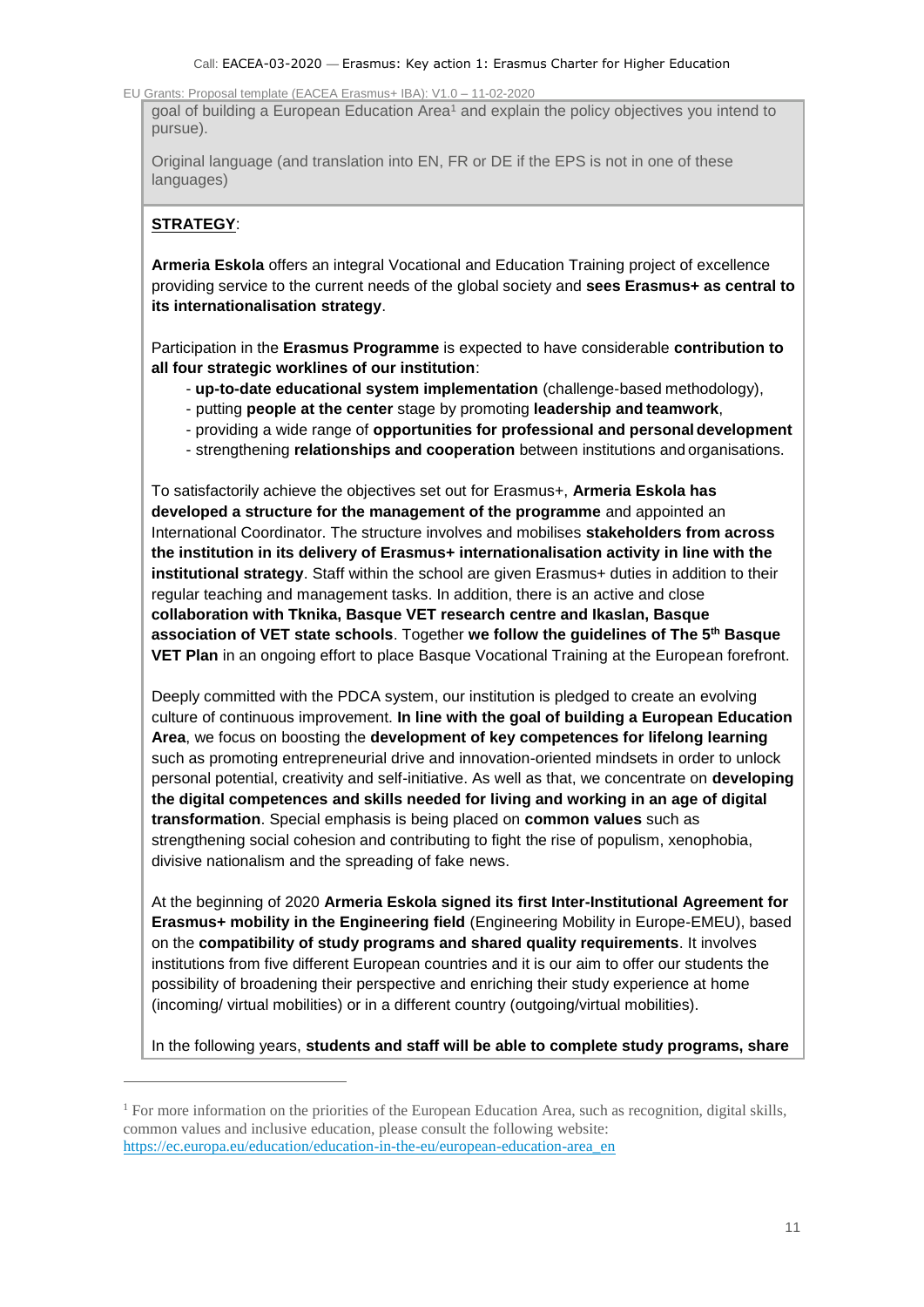**experiences, create networks and participate in innovation and cooperation activities abroad**. At the same time, **our institution will host incoming students or peer teachers as well as organize and participate in virtual mobilities**.

**The list of responsible people is available on the website for contact and consultation purposes.**

The **objectives** we pursue are, among others:

- To foster the **international dimension of the multiple services Armeria Eskola offers** furthering the goal of building a European Education Area
- To establish **ties of cooperation with other European institutions and companies**, making our students and teachers, the link to achieve this
- To offer **all types of students the possibility of carrying out the internships in other countries, facilitating such participation to students in more disadvantaged situations, avoiding social exclusion**
- To **encourage staff mobility for professional development and good practices and innovation cooperation**
- To **improve the use of European reference languages**, especially English
- To **collaborate with other European institutions in the reception of students from other countrie**s and helping them in the search for accommodation and jobs for internships in our geographical environment
- To make **better use of digital technology for teaching and learning**
- To **develop the digital competences and skills needed for living and working in an age of digital transformation**
- To **help students**, both visitors and those who travel to other countries, to **integrate into the daily life of the host centers**
- To **certify with the corresponding Diploma or Certificate the overcoming of the number of hours and tasks determined by the Training Plan in Workplace**.
- To **credit the teachers involved in the mobility process for theirpartic**ipation.
- To **provide**, at no cost, to **students from other institutions the facilities of our center**, as well as **advise them in all the practical and academic aspects** they need.
- To **achieve long lasting relationships of collaboration between sending and receiving institutions**.
- To **actively engage in supporting policy development and cooperation**
- To **get more women to join VET studies, reducing the disparity still existing**.
- To **promote quality education for all pupils**
- To **enable students learn about Europe's common heritage and diversity and get a good understanding of the functioning of the EU**

Please reflect on the Erasmus actions you would like to take part in and explain how they will be implemented in practice at your institution. Please explain how your institution's participation in these actions will contribute to achieving the objectives of your institutional strategy.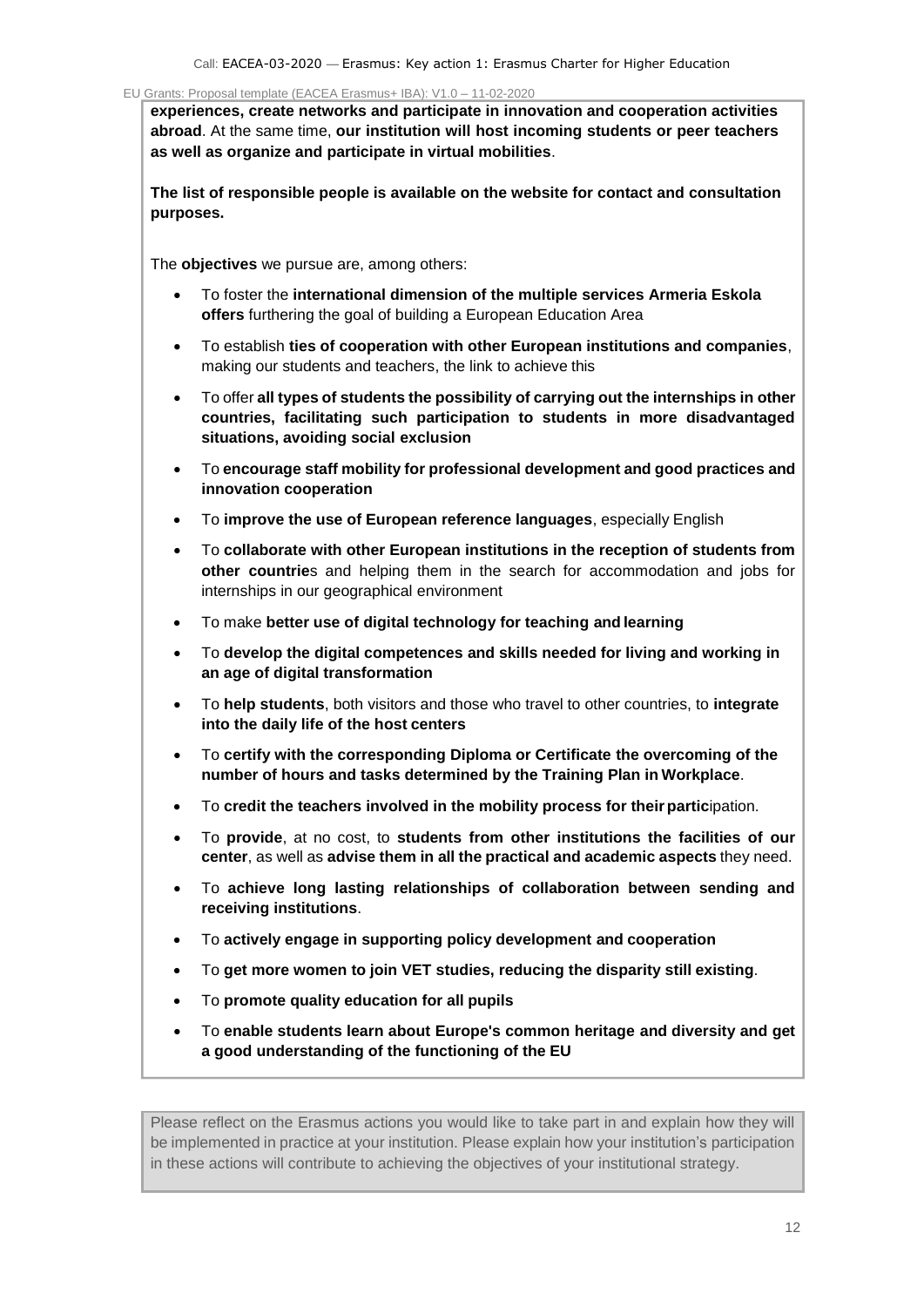Original language (and translation into EN, FR or DE if the EPS is not in one of these languages)

## **ACTIONS:**

It is our goal to take part in the following Erasmus actions:

**- Erasmus Key Action 1 (KA1) -** Mobility of higher education students and staff will enable our institution to **expand our international projection as a global reach education provider**, in order **to broaden perspectives and smooth the path for the development of a European advanced and cohesive society and the creation of a sustainable business fabric**.

Our institution will organise **campaigns advertising the benefits and opportunities of Erasmus**. A **questionnaire will be delivered to all students and staff** about expectations and obstacles to mobility at the beginning of the academic year. Based on the results of the questionnaire, **promotional material** will be designed with information about mobility possibilities and will be **widely disseminated** and shared on multiple platforms to encourage students and staff to ask about possibilities.

#### **Erasmus Key Action 2 (KA2) - Cooperation among organisations and institutions**:

Partnerships for Cooperation and exchanges of practices Partnerships for Innovation

In agreement with its institutional policy, **Armeria Eskola focuses on creating international networks and projects**, which apart from enhancing the school's prestige, also provide **opportunities to share experiences and strengthen spaces of cooperation between institutions to achieve excellence and development**.

The Internationalisation Team within the school will be allotted **time and resources to enlarge partnership networks, set up agreements and organize exchanges of practices and design cooperation projects for innovation**.

What is the envisaged impact of your participation in the Erasmus+ Programme on your institution?

Please reflect on targets, as well as qualitative and quantitative indicators in monitoring this impact (such as mobility targets for student/staff mobility, quality of the implementation, support for participants on mobility, increased involvement in cooperation projects (under the KA2 action), sustainability/long-term impact of projects etc.) You are encouraged to offer an indicative timeline for achieving the targets related to the Erasmus+ actions.

Original language (and translation into EN, FR or DE if the EPS is not in one of these languages)

## **IMPACT**:

Participation in the **Erasmus Programme** is expected to make a real **impact on our institution's strategy for modernisation and internationalisation**.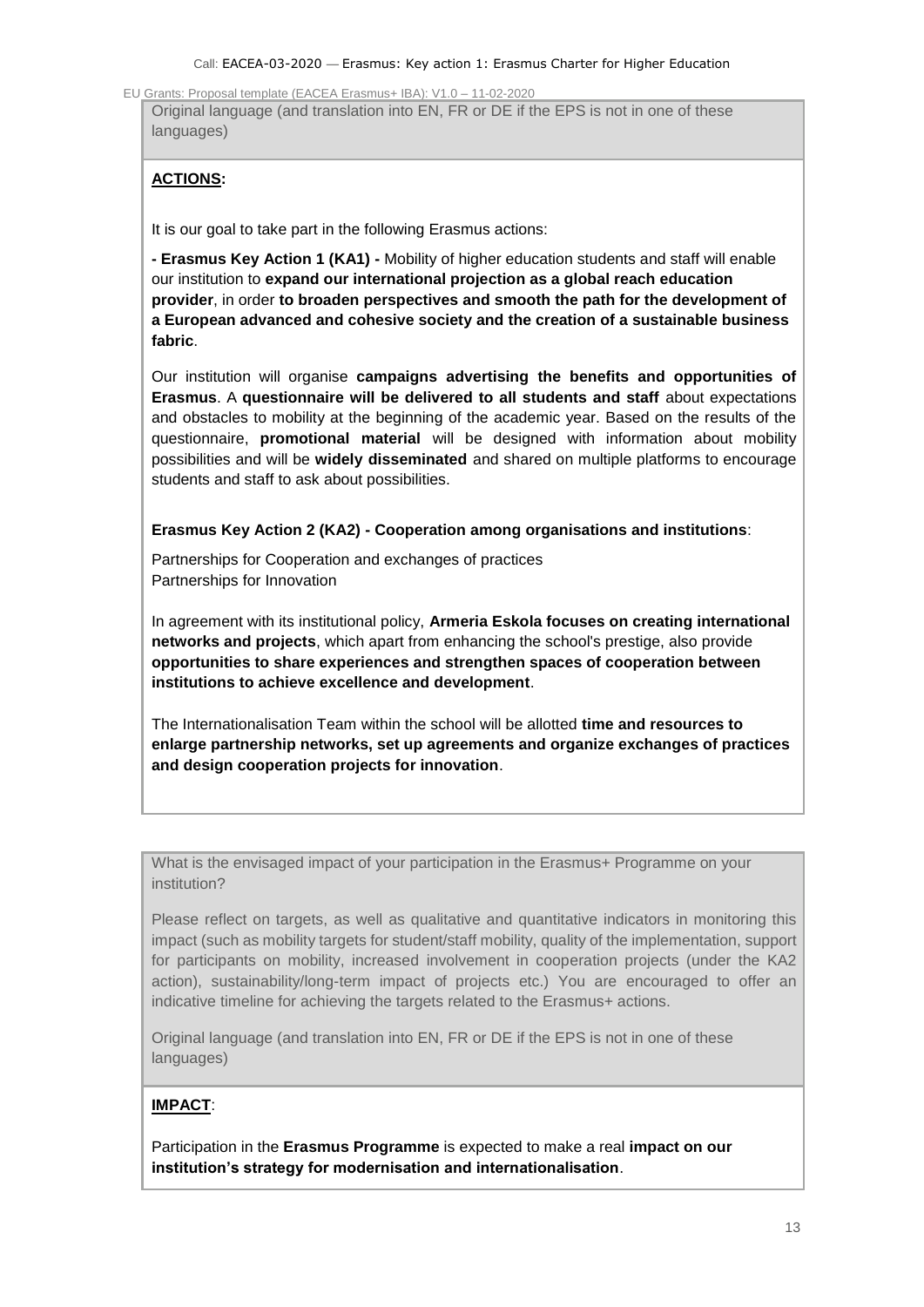Firstly, it is expected that participation, through enabling student mobility, will result in **increased attraction of students and increased retention ratios**. This is because providing the opportunity to students to conduct part of their studies in another EU country will **increase the attractiveness of programs and will act as an additional incentive to engage and remain within higher education**. At the same time, **a positive effect on the institutionalisation of internationalisation and on the motivation of non-mobile students to go abroad** is awaited.

The impact in **quality improvement** is also expected to be substantial. Through mobility and participation in cooperation programs, school members will gain **invaluable experiences through exposure to students and educational systems of other member states**. This experience, as well as the interaction with colleagues from other VET centres will invariably **improve teaching and research**. Furthermore, with student mobility programs and mobility for placement, our students will greatly **improve their core competencies and contribute in high-skill occupations**. Additionally, through programs where collaborating institutions develop new programs of study, especially those involving **the use of ICT, such as eLearning, it is expected that Armeria Eskola will further advance in the use, adoption and provision of such technologies within its operations**, thus providing the society access to further forms of learning.

Participation will encourage **cross-border cooperation between individuals as well as educational organisations, thus boosting education performance**. Armeria Eskola fully understands the importance of strengthening the **links between education, research and business as this triangle is key to innovation and overall advancement of society**. Participation in the Programme further strengthens our institution's efforts towards the above goal. Importantly, students and staff from different countries can be expected to utilize the strengths of their varying backgrounds and **engage in innovation and entrepreneurship (KA2 projects)**.

Finally, increasing through participation the school's involvement in funded projects is expected to **improve the governance system of such projects and increase effectiveness**.

#### **Timeline**

### *By the end of 2021***:**

- Update the website information in order to ensure transparency and equality of opportunities
- Take the first steps in implementing the Student Card Initiative
- Create a strong logistic structure for surveillance of the main European initiatives
- create an international area on our website for dissemination purposes
- take part in at least one virtual exchange through e-Twinning platform

### *By the end of 2022***:**

– involve non-teaching staff in Erasmus+ activities

- support and look for adequate programmes to help staff improve linguistic proficiency, especially English

- create new ways of advertising the benefits of Erasmus+ programme
- participate as a partner in at least one KA2 project